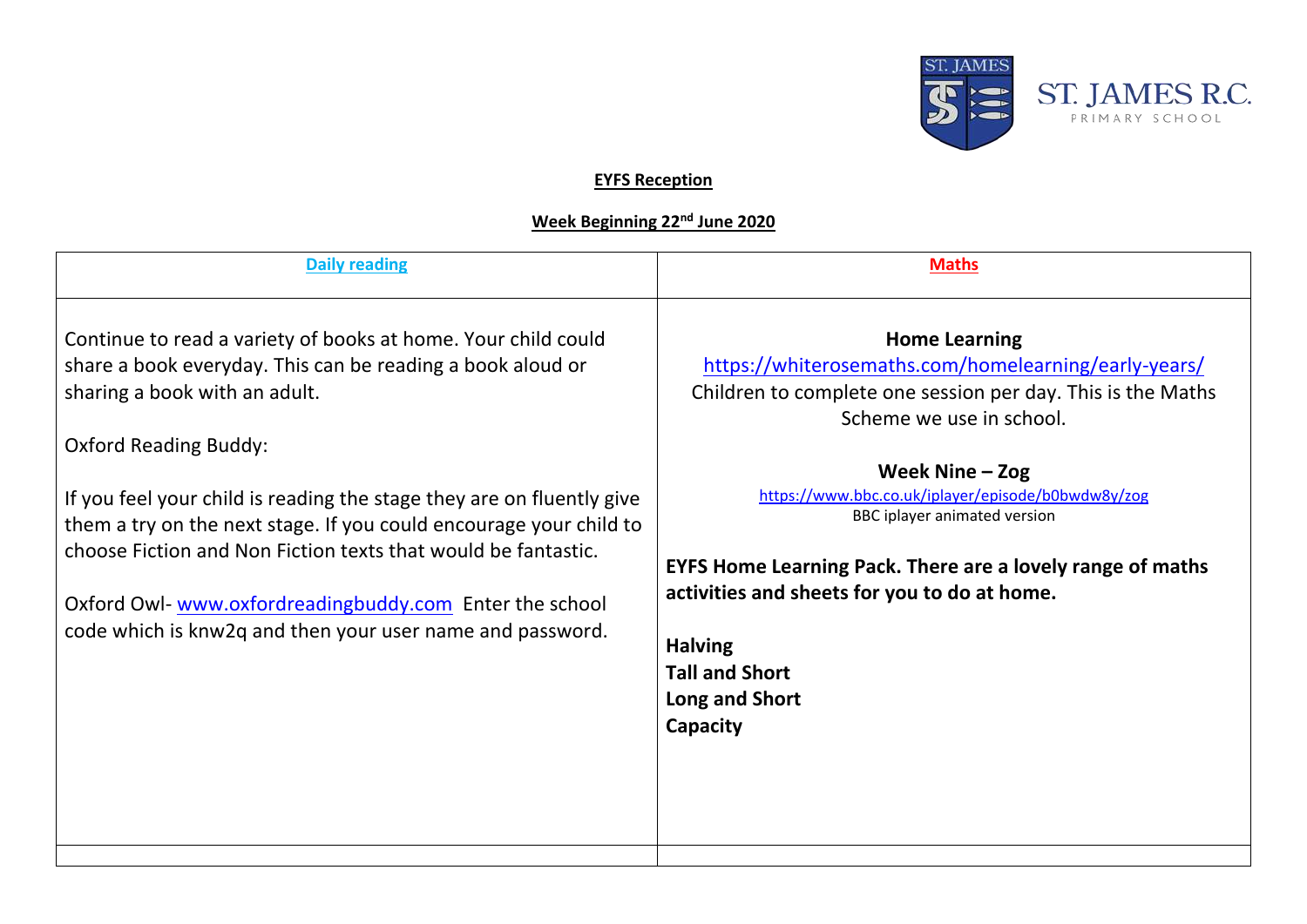| <b>Phonics</b>                                                                  | <b>Writing</b>                                                                                                                                |
|---------------------------------------------------------------------------------|-----------------------------------------------------------------------------------------------------------------------------------------------|
| Continue with:                                                                  | • Zog, Princess Pearl and Gadabout the Great decide to become<br>Flying Doctors. What would you like to be when you grow up?                  |
| Daily Phonics: https://www.phonicsplay.co.uk/ -phase two & 3<br>for Reception.  | Can you draw a picture? Children can label their picture or write<br>sentences about what they would like to be and why.                      |
| If you child is confidant please move on to phase four and five.                | At Dragon school Zog learns to roar, breath fire and fly. What                                                                                |
| https://www.topmarks.co.uk/english-games/3-5-years/letters-<br>and-sounds       | do you enjoy learning about at home and school? Children to<br>write single words in a list or write in more detail and give a<br>reason why. |
| There are some phonics sheets and activities in the EYFS Home<br>Learning pack. |                                                                                                                                               |
| ee, igh, ai, oa focus this week.                                                |                                                                                                                                               |